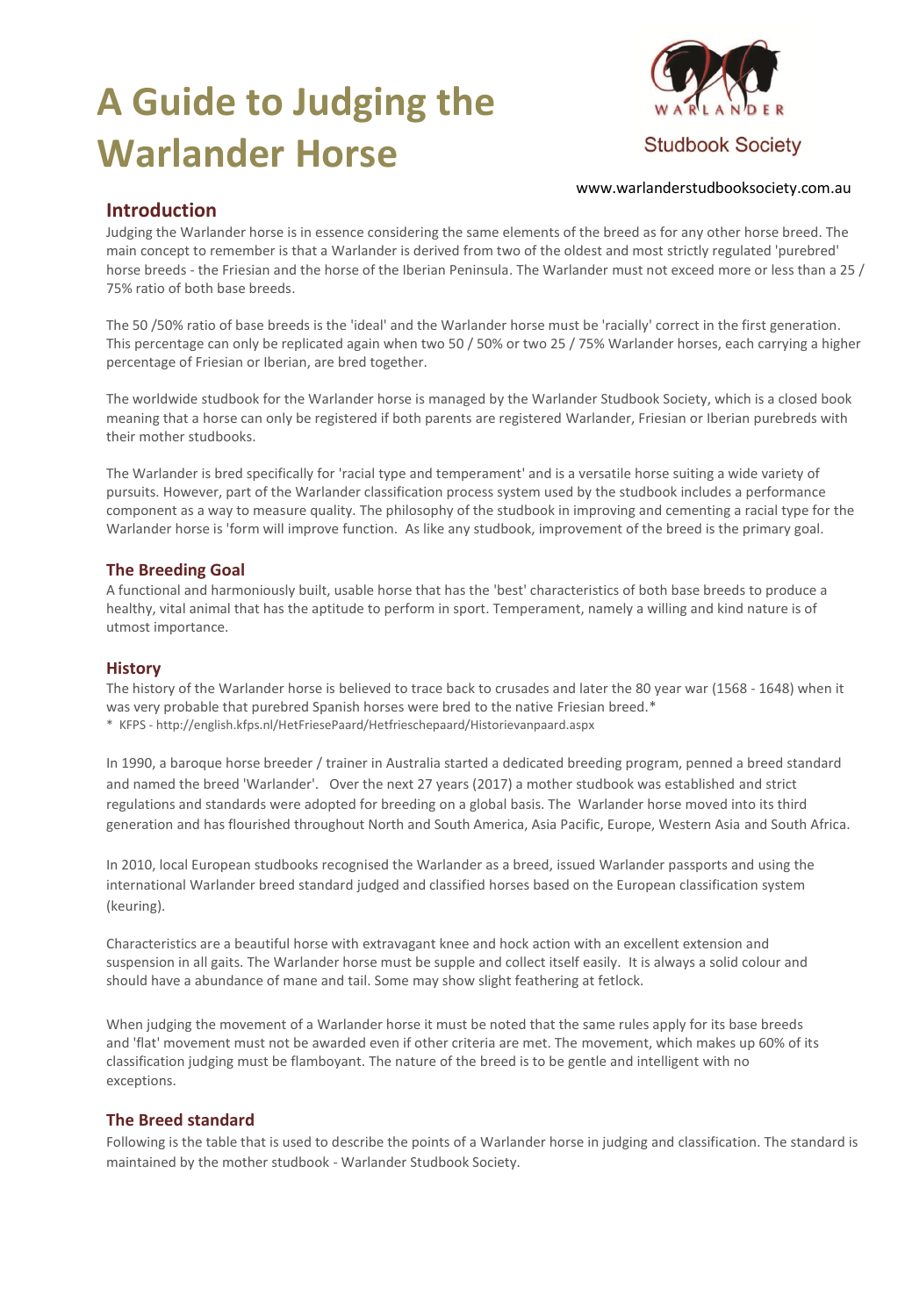| <b>Component</b>  | Sub<br>component | <b>Ideal</b>                                                                                                                                                                                                                                                                                                                                                                                                                                                                                                                                                                                                                                                                                                                                  | <b>Undesirable</b>                                                                                                                                                                                                        |
|-------------------|------------------|-----------------------------------------------------------------------------------------------------------------------------------------------------------------------------------------------------------------------------------------------------------------------------------------------------------------------------------------------------------------------------------------------------------------------------------------------------------------------------------------------------------------------------------------------------------------------------------------------------------------------------------------------------------------------------------------------------------------------------------------------|---------------------------------------------------------------------------------------------------------------------------------------------------------------------------------------------------------------------------|
| <b>Breed type</b> | General          | A well boned harmonious, upwardly built 'baroque' type horse that possesses<br>the best attributes of both base breeds suited for riding and driving pursuits<br>including the characteristic front end of the Friesian, a long forearm, not too<br>heavy in the body, an abundance of hair, solid colour, roomy, elevated gaits<br>(knee action), a strong supple back and a natural propensity to collect. Overall,<br>the Warlander horse makes a luxurious and proud impression. The Warlander is<br>a 'horse' breed and must measure no less than 14.3 hands (145.3 cms) as an<br>adult. The horse is must be placed in a square but not exceeding a rectangle with<br>a ratio between front end, middle section, and hind end of 1:1:1. |                                                                                                                                                                                                                           |
| <b>Exterior</b>   | Head             | An expressive, noble head that is<br>in perfect proportion to the body.<br>The profile must be straight to<br>slightly sub convex with a deep<br>forehead. The ears are small to<br>medium and pointing slightly<br>forward is desirable. The eyes are<br>placed far apart and should be of<br>triangular shape, alert, yet soft<br>with an air of gentleness and<br>intelligence. Large nostrils with an<br>inverted comma shape. The jaw is<br>light and mouth opening long. Lips<br>are firm and tactile.                                                                                                                                                                                                                                  | Head too long, dull glazed eyes, convex<br>nasal bone, Roman Nose or Arab head.<br>Over or under-bite, heavy jaws, crude<br>head and lacking expression.<br>Short mouth                                                   |
|                   | Hair             | The Warlander horse has an<br>abundance of hair in the form of<br>mane and tail, and some will<br>have slight feathering at the<br>fetlock. The coat must be fine<br>and silky.                                                                                                                                                                                                                                                                                                                                                                                                                                                                                                                                                               |                                                                                                                                                                                                                           |
|                   | Colouring        | The coloring must be solid with<br>grey, black, bay and brown<br>being the most common. White<br>markings are allowed below the<br>knee and facial markings such as<br>star and snip acceptable. Only<br>colours recognised (registered)<br>by the mother studbooks for<br>Iberian horses are permitted in<br>Warlander<br>horses<br>including<br>dilute genes (Perlino, Cremello,<br>Buckskin,<br>Champagne,<br>Palomino, Grulla), Chestnut and<br>Rabicano.                                                                                                                                                                                                                                                                                 | Strictly no broken colours (piebald or<br>skewbald) or Spots (Appaloosa) are<br>allowed.                                                                                                                                  |
|                   | <b>Neck</b>      | A long neck that is lightly arched<br>with a well muscled top line (less<br>so in mares), narrowing towards<br>a long poll (hand width) and a<br>poll / neck connection that<br>displays enough room at the<br>throat. The neck shows elevation<br>and comes out well from the<br>chest<br>and<br>has<br>flowing<br>a<br>connection with the withers.                                                                                                                                                                                                                                                                                                                                                                                         | Straight or horizontal. Short or<br>heavy or poor-muscled. Rises too<br>deep from the chest The neck<br>should not be so erect that it limits<br>the movement of the back. Short or<br>heavy Poll. No room at the throat. |
|                   | Shoulder         | The shoulder is long and sloping<br>(an angle with a horizontal line<br>between 45 and 50 degrees).<br>The angle of the chest has to be<br>minimally 90 degrees.                                                                                                                                                                                                                                                                                                                                                                                                                                                                                                                                                                              | Short shoulder<br>Steep or straight shoulder 'Hollow'<br>behind the withers                                                                                                                                               |
|                   | Chest            | Wide<br>and roomy<br>and<br>in<br>proportion to width of hips                                                                                                                                                                                                                                                                                                                                                                                                                                                                                                                                                                                                                                                                                 | Narrow Chest                                                                                                                                                                                                              |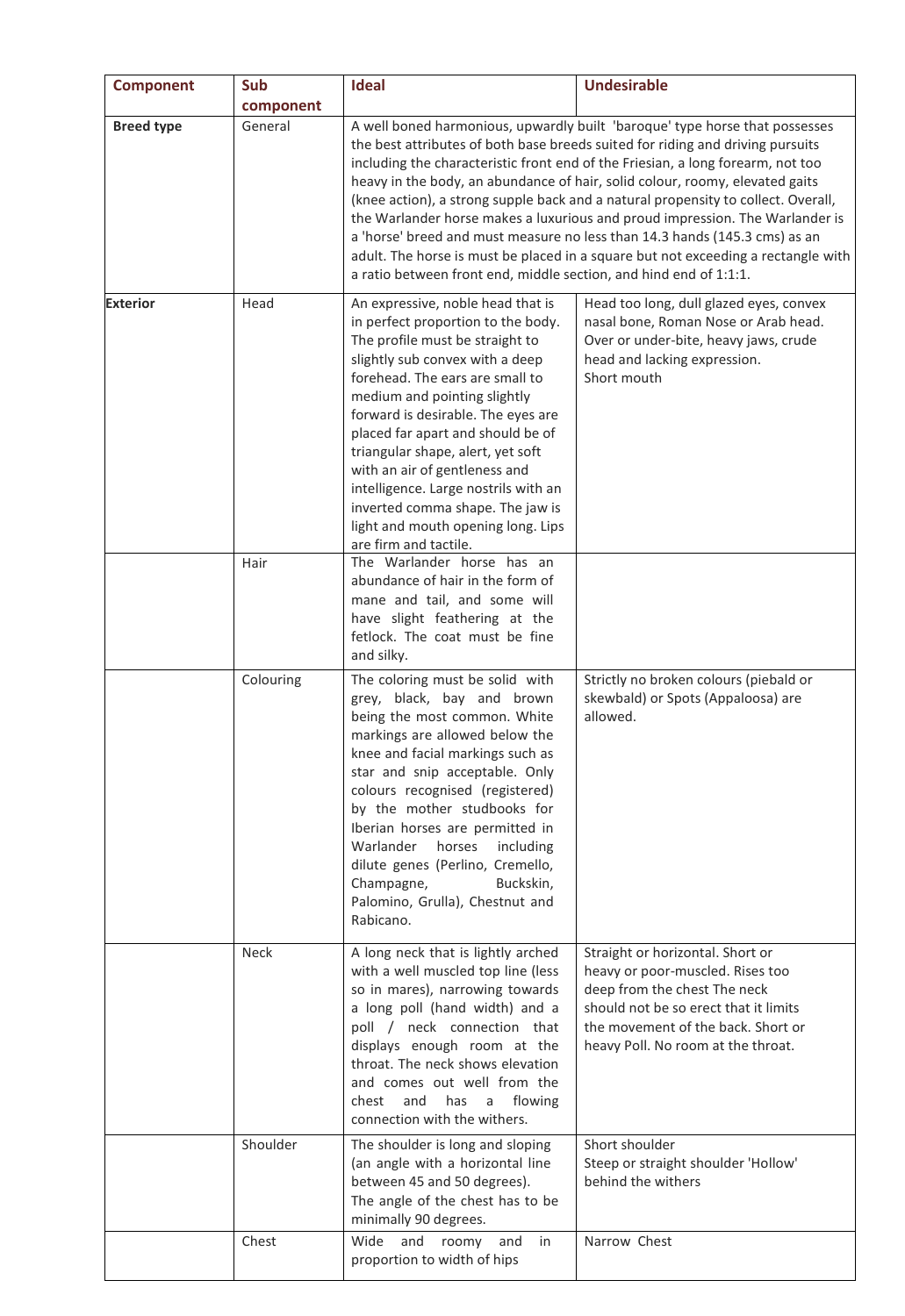|      | Ribs             | The ribs are long and curved.                                                                                                                                                                                                                                                                                                               | Barrel chested. Too short or too long                                                                                                                                                                            |
|------|------------------|---------------------------------------------------------------------------------------------------------------------------------------------------------------------------------------------------------------------------------------------------------------------------------------------------------------------------------------------|------------------------------------------------------------------------------------------------------------------------------------------------------------------------------------------------------------------|
|      |                  |                                                                                                                                                                                                                                                                                                                                             |                                                                                                                                                                                                                  |
|      | Withers          | A broad wither that flows into the<br>back.                                                                                                                                                                                                                                                                                                 | Poorly developed and with an<br>insufficiently flowing connection. Too flat<br>or too pronounced.                                                                                                                |
|      | <b>Back</b>      | The back is strong and muscled<br>(not tight or weak). The back has a<br>flowing connection with the wither<br>and loins. The length of the back is<br>proportionate to the length of the<br>front end and hindquarters and is<br>slightly concave                                                                                          | Weak (sway-back) or too tight (roach<br>backed)<br>No flowing connections.                                                                                                                                       |
|      | Loins            | The loins are strong, broad and<br>well muscled (not tight or<br>sunken). They have a flowing<br>connection to the back and croup.<br>The croup is slightly sloping, well<br>muscled and long (measured<br>between the vertical lines of the<br>point of the hip and seat bone)<br>and ties well into the back.                             | Narrow<br>Raised, poor muscled, sunken<br>No flowing connection to the croup                                                                                                                                     |
|      | Croup            |                                                                                                                                                                                                                                                                                                                                             | Short<br>Too much slope or two straight<br>Roof-shaped, poor muscling<br>High tail set, too high in the croup and<br>rounded (seen from behind)<br>Croup with a groove running down the<br>middle                |
|      | Gluteal          | The gaskin muscle is long and<br>developed.                                                                                                                                                                                                                                                                                                 | Too short and little muscling                                                                                                                                                                                    |
| Legs | Front legs       | The front legs are as seen from the<br>front placed perpendicularly with<br>a hoof width in between. As seen<br>from the side the front leg is<br>perpendicular through the fetlock<br>joints. The forearm and the<br>cannon are long. The fetlock joints<br>are oval and dry as seen from the<br>side. Legs should not be overly<br>heavy. | Knock Kneed<br>Base narrow or wide<br>Standing under or over<br>Back at the knee (calf kneed)<br>Swellings/galls at the fetlock<br>Over at the knee<br>Short fore-arm, short cannon bone<br>Toeing in/toeing out |
|      | <b>Hind Legs</b> | The hind legs are straight<br>(parallel) as seen from behind. As<br>seen from the side the angle of<br>the hock is between 145 and 150<br>degrees. The gaskin is well<br>muscled. The hock is dry, hard,<br>and well developed (broad and<br>deep). The fetlock joints are oval<br>and dry as seen from the side.                           | Cow hocked, base narrow or wide<br>Straight hind leg or sickle hocked (<145)<br>Connection hock-cannon bone too abrupt,<br>fluid in the legs, wind galls, capped hocks,<br>curbs                                 |
|      | Pasterns         | The pasterns are mid to long and<br>flexible. The front pasterns have<br>an angle with the ground from 45<br>to 50 degrees. The hind pasterns<br>have an angle with the ground of<br>50 to 55 degrees.                                                                                                                                      | Too short or too long<br>Upright pastern<br>Weak, sloping pastern                                                                                                                                                |
|      | Hooves           | The feet are of good size and well<br>formed, even, and befitting the<br>horse. The feet are slightly wider<br>in front than behind and must be<br>strong and dense with good<br>length of heel and a slightly<br>upright profile.                                                                                                          | Wide or narrow small feet<br>Flat feet, low heels, wrong proportion<br>heel to toe. Length heel 2:1 at the front, 1<br>$\frac{1}{2}$ :1 at the back                                                              |